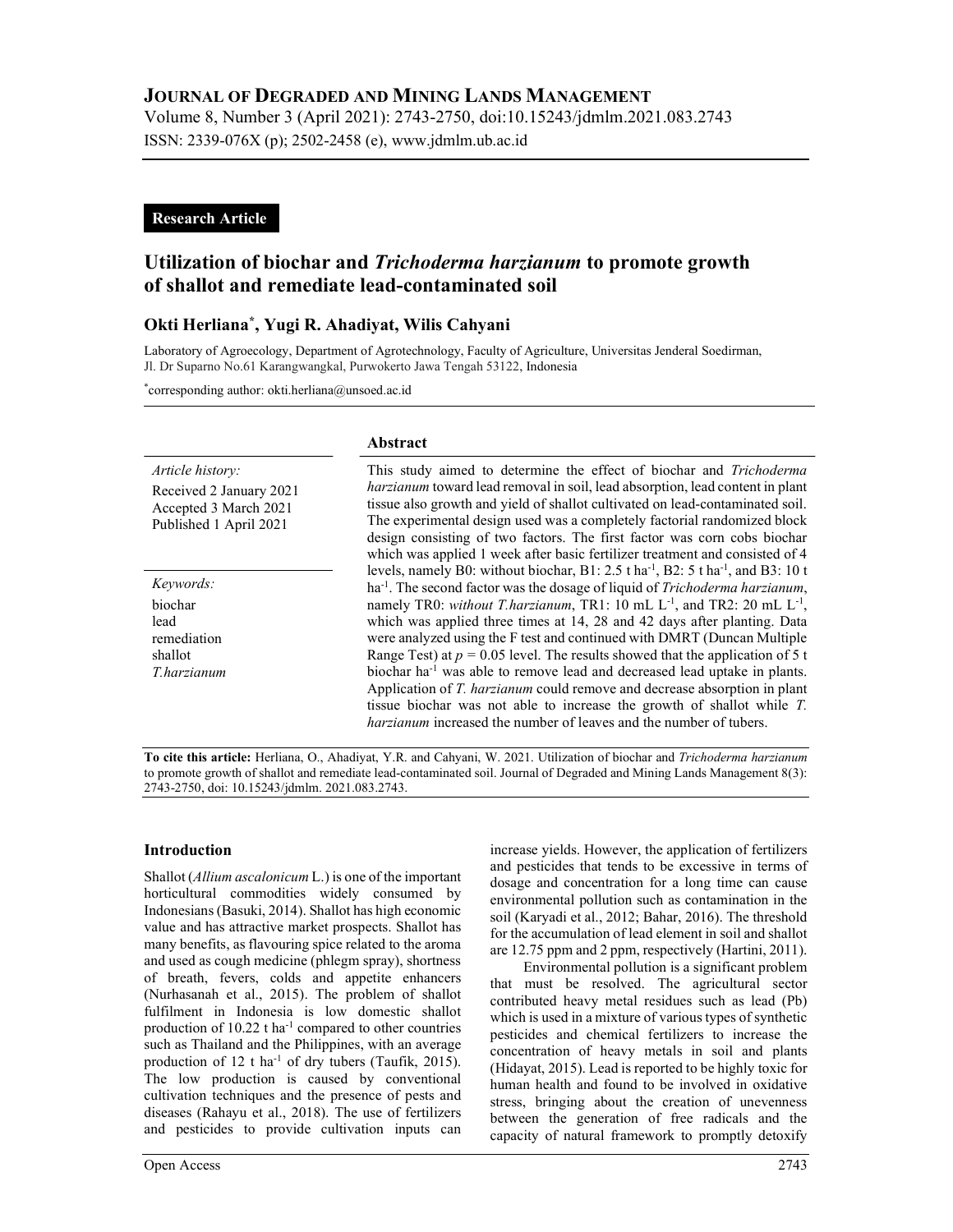oxygen responsive species (Flora et al., 2007). Heavy metals pose a risk to human health because of their persistence, toxicity, non-biodegradable nature and widespread occurrence in the natural and humanaltered environment (Aslam et al., 2008). They enter the human body by consuming heavy metals, contaminated food crops, water and dust (Murtaza et al., 2010). Efforts to reduce heavy metals that have accumulated in the soil can be held by adding soil amendments, such as biochar and microorganisms, which have the ability to remove contaminants and accumulate them as biosorbents. This method is known as bioremediation (Kurniawan and Nuraeni, 2016).

Biochar that is obtained by the pyrolysis of various organic sources can provide a new solution to soil pollution problems (Wang et al., 2010; Hidayat, 2015; Hussain et al., 2017). Biochar has the capacity to exchange ions and is alkaline in nature (Paz-Ferreiro et al., 2014). Park et al. (2011) reported a decrease in metal uptake by plants and better plant growth when the soil was amended by biochar. Another study reported that lead accumulated in the roots of plants grown on biochar-amended soil, at  $10 \text{ mg } L^{-1}$  was  $40\%$ less than that in plants grown on non-biochar-amended soil (Ali et al., 2019). Haryati and Erfandy (2019) reported that the addition of 5 t ha<sup>-1</sup> increased the yield of shallot by 56%.

Trichoderma sp. is a fungus that is generally found in soil and plant roots. Trichoderma sp. can attack pathogens that cause plant disease; also, it can survive on agrochemicals residue (Tripathi, 2013). Trichoderma is found commonly in all types of soils, and some of them have the ability for cleaning polluted environments and can be applied as effective microorganisms for bioremediation of pollutants (Vankar and Baipai, 2008). Trichoderma also can stimulate plant growth up to 300% and protect them from stress factors, especially pathogenic organisms (Mohsenzadeh and Shahrokh, 2014). The study reported that the application of secondary metabolites T. harzianum in spinach effectively reduced Cd by 63.81% and increased growth by 18%, and increased dry canopy weight by 23% (Herliana et al., 2018). Based on the description, it is important to explore the potential of biochar and T.harzianum for remediation of lead-contaminated soil and its effect on the growth of shallot.

## Materials and Methods

#### Planting media preparation

This research was conducted from March to August 2020 at the screen house of the Faculty of Agriculture, Universitas Jenderal Soedirman, Karangwangkal, Purwokerto (110 m above sea level). The planting medium used was an alluvial soil taken from shallot cultivation land in Brebes, where shallot cultivation has been carried out for generations by frequently applying agrochemicals (fertilizers and pesticides) with high doses. The soil media was dried, sieved using a 2 mm sieve and weighed as much as 6 kg per polybag. The Pb content in the soil based on the analysis results from Balingtan (Center for Agricultural Environment Research of Indonesia) was 29.99 ppm, which exceeded the threshold Pb content in the soil of 12.75 ppm and 2 ppm in shallot bulbs (Hartini, 2011).

#### Experimental design

Pot experimental was arranged in a completely randomized block design consisting of two factors. The first factor was biochar application (0, 2.5, 5, and  $10$  t ha<sup>-1</sup>), and the second factor was *Trichoderma* sp application  $(0, 10, \text{ and } 20 \text{ mL L}^{-1})$  which was applied three times at 7, 28, and 42 days after planting. Each treatment combination was subjected to three replications.

#### Biochar preparation

The biochar was made by pyrolysis process of corn cobs. The corn cobs were put in a reactor to a slowburning process (carbonation) at a temperature of 300  $-400^{\circ}$ C for about 5-6 hours with the absence of oxygen. After the combustion, cool corncob charcoal was taken from the combustion reactor, then crushed and sieved using a 100 mesh sieve size (Nurhidayati and Mariati, 2014). The process yielded approximately 35% of the pyrolyzed product (Ali et al., 2019). Biochar was applied 7 days before planting on the growing medium (Ratnasari et al., 2020)

#### Trichoderma harzianum preparation

T. harzianum isolate obtained from the Laboratory of Plant Protection, Faculty of Agriculture, Universitas Jenderal Soedirman was rejuvenated on PDA (potato dextrose agar) media and incubated for 7-10 days. The liquid used for bioremediation experiment was prepared by mixing coconut water media that was filtered from husk was then added with 20 g of sugar in a 1000 mL beaker glass. The mixture was then sterilized in an autoclave. The sterilized media was then transferred into a 500 mL bottle and inoculated with the starter of T. harzianum for one ose and incubated in a fermentor for 7 days. Potato extract media was prepared by boiling 200 g of potato cuts 1 L of water for  $\pm 20$  minutes, filtered and added 20 g of sugar, stirred until dissolved. The potato extract was put in a 1000 mL beaker glass and sterilized in an autoclave. The sterilized potato extract was then transferred into a 500 mL bottle and inoculated with the starter of T. harzianum as much as one ose and incubated in a fermentor for 7 days (Nurhidayati, 2015)

#### Shallot cultivation

Seedlings of Bima Brebes shallot variety used in this work were coated with fungicide directly on pots and planted in the soil as deep as 2/3 part of the tuber. Urea fertilizer at a rate of 150 kg ha<sup>-1</sup> (equivalent to 0.6 g)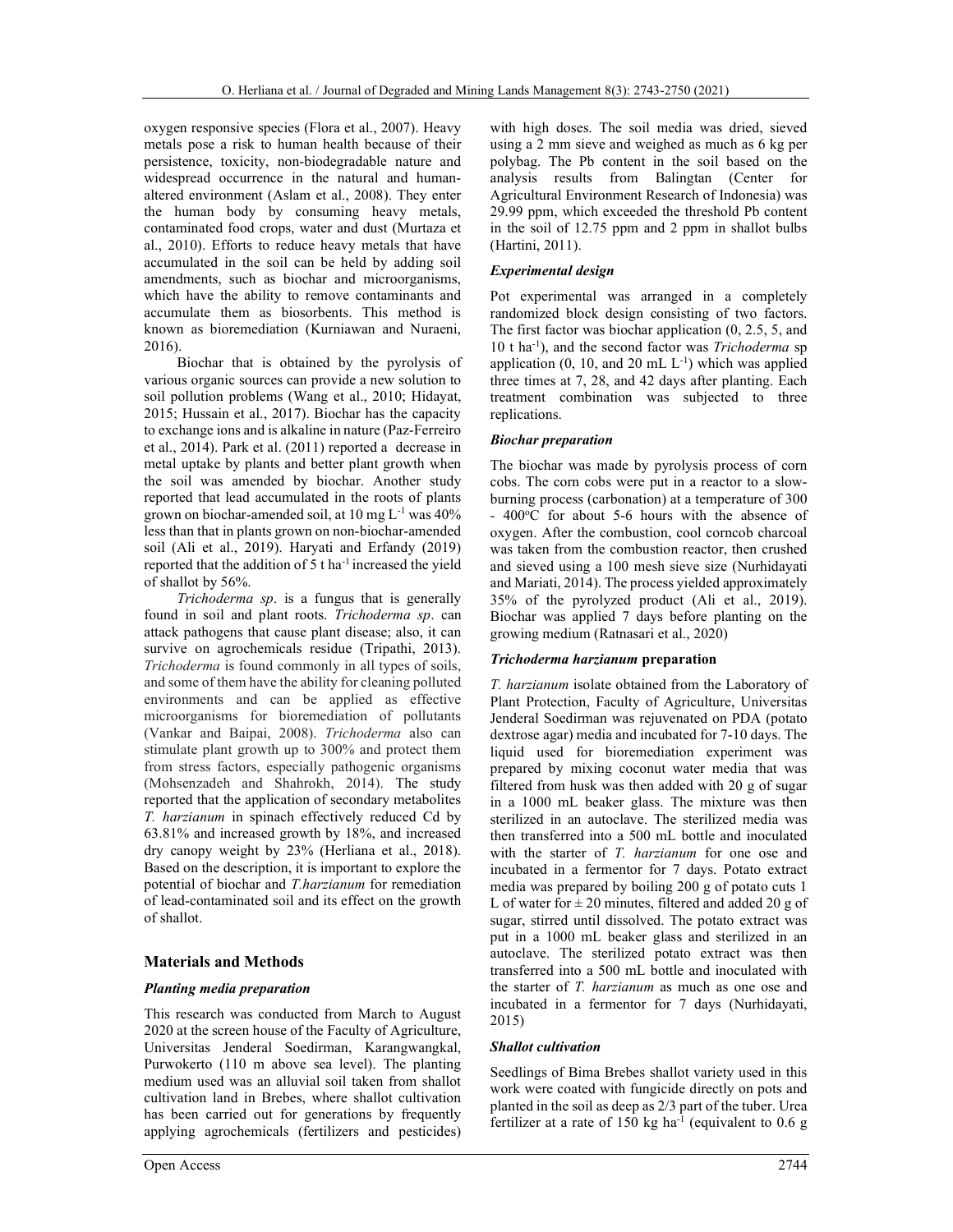pot<sup>-1</sup>) was supplied two times when the plants were  $7$ and 20 days old. Irrigation was held for two days by giving 500 mL of water. Weeding was carried out every ten days. During planting, there was the Spodoptera litura attacked was controlled by spraying with Decis insecticide. Harvest was carried out when the plant was 65 days old, marked by plant leaves that began to wilt and turned yellow.

#### Variables observed

The variables observed were shallot growth components (plant height, number of leaves, leaf chlorophyll content, leaf width), shallot yield components (number of bulb, wight of bulb and diameter of bulb), lead contents in soil and shallot bulb, and soil pH. Lead content in the soil was determined by using  $0.01$  N CaCL<sub>2</sub> solvent, shaking for 2 hours and filtering the extract. Soil extract was measured by AAS (Atomic Absorption Spectrometer), and then the lead concentration was calculated using a calibration curve. The calibration curve was made by removing the absorbance and the standard concentration of lead. Lead concentration was calculated with the regression equation obtained from the calibration curve (Wulandari et al., 2014). Lead content in the shallot plant tissue was analyzed by preparing a dried plant sample then added to the digestion flask with 5 mL of  $H_2SO_4$  solution. For the digestion process, heating was carried out gradually, starting from the lowest heat then gradually increasing it until the solution was black. After that, 10-20 drops of concentrated HNO<sub>3</sub> solution were added until a yellowish solution was obtained. The digestion results were then cooled and diluted with distilled water to a volume of 25 mL and filtered with Whatman filter paper No. 42. Lead content in the sample solution was measured using AAS (Priandoko et al., 2012).

#### Effectiveness of plant absorption and removal efficiency

The effectiveness of plant absorption (EPA) in metal absorption illustrates the ability of plants to absorb heavy metals. The EPA value was calculated using the following formula (Prayudi et al., 2015),

$$
EPA (%) = \frac{CMAP}{DCMS} x 100\%
$$
  
where:  

$$
EPA = \text{effectiveness of plant in metalabsorption}
$$
  

$$
CMAP = \text{concentration of metal in plant}
$$
  
DCMS = decreased concentration of met

DCMS = decreased concentration of metal in soil

Removal efficiency (RE) of Pb from the soil by the plant was calculated using the following formula (Hardiani, 2008),

RE 
$$
(\%) = \frac{\text{IMC} - \text{FMC}}{\text{FMC}} x 100\%
$$

where :

| <b>RE</b>  | $=$      | removal efficiency                  |
|------------|----------|-------------------------------------|
| <b>IMC</b> | $\equiv$ | initial metal concentration in soil |
| <b>FMC</b> | $=$ $-$  | final metal concentration in soil   |

#### Data analysis

Data were analyzed using the F test followed by the DMRT (Duncan's Multiple Range Test) at  $p = 0.05$ .

#### Results and Discussion

#### Soil pH

Generally, farmers in Buara, Ketanggungan District, Brebes used pesticides by mixing 3-5 types of pesticides, spraying almost every day, especially during the rainy season, to reduce yield losses from plant pests. Lead (Pb) and mercury (Hg) in various types of pesticides were reported to contribute the increasing their concentrations in soil and plants (Ogunlade and Agbeniyi, 2010). Incepticol pH decreased from 7.4 to 6.8. The decrease in pH occurs due to the release of heavy metals in the soil so that their mobility increases. Low pH indicates high mobility of metals in the soil so that the availability of metals in the soil is low (Widiyatmoko, 2011)

#### The effectiveness of plant absorption, removal efficiency and Pb content in plant tissue

The results of the analysis of variance showed that the application of biochar increased the effectiveness of Pb removal. Non-biochar treatment showed the lowest Pb removal effectiveness percentage (49,77%) that was significantly different from that of the application of 2.5 t biochar ha<sup>-1</sup> (59.86%), but it was not significantly different to that of  $5$  t biochar ha<sup>-1</sup>  $(60.01\%)$  and that of 10 t biochar ha<sup>-1</sup> (62.97%) (Figure 1). This is inversely proportional to the effectiveness of plants in Pb absorption and Pb content in Shallot plant tissue. Non-biochar treatment showed the highest percentage of Pb plant absorption (62.04%), which was significantly different from that of 2.5 t biochar ha<sup>-1</sup> treatment (53.73%). Increasing biochar dose could decrease the percentage value of Pb removal effectiveness. The Pb removal effectiveness due to the application of 5 t biochar ha<sup>-1</sup> was  $60.01\%$ , while that due to the application of 10 t biochar ha<sup>-1</sup> was  $62.97\%$ (Figure 2). The addition of biochar reduced Pb accumulation in the soil and plant tissue (Figure 3). Pb content in the soil without biochar application was 3.17 ppm that was significantly different from the addition of 2.5, 5, and 10 t biochar ha<sup>-1</sup> of 3.01, 2.87 and 2.87 ppm, respectively. According to Hartini (2011), the Pb threshold for shallot is 2 ppm. The result showed that Pb content in shallot was unsafe for human health if shallot is consumed in the long term. Biochar amendment can increase soil productivity through adsorption processes and physicochemical reactions (Zheng et al., 2010). With its alkaline nature, biochar can increase soil pH and stabilize heavy metals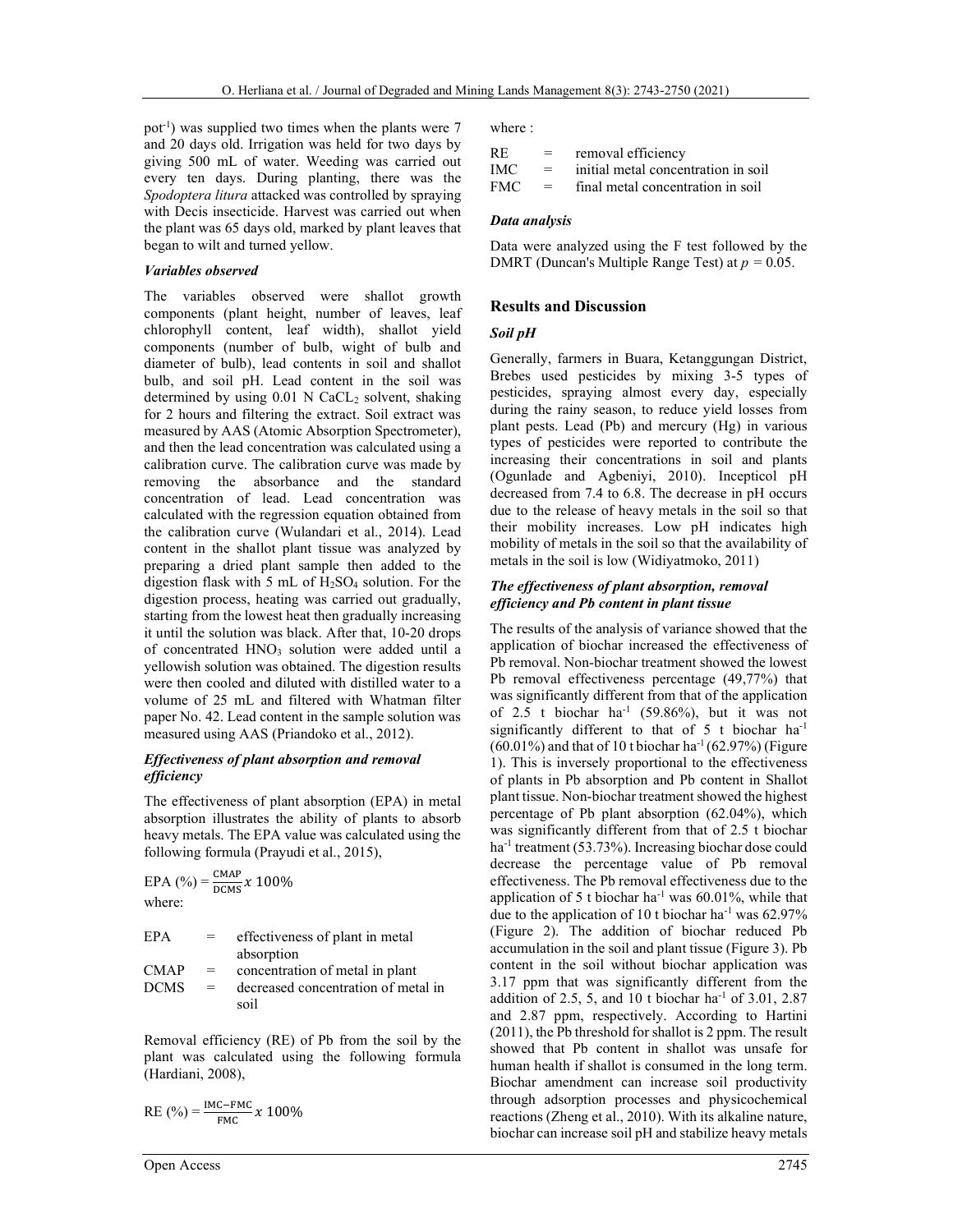(Yuan et al., 2011). Various studies have shown that biochar can improve soil productivity and absorb heavy metals (Sukartono and Utomo, 2012; Fellet et al., 2014).



Figure. 1. Biochar treatment on effectiveness of Pb removal.



Figure 2. Biochar treatment on effectiveness of Pb absorption.



Figure 3. Biochar treatment on Pb accumulation in shallot plant tissue.

Biochar application can increase the removal of heavy metals and reduce their absorption in plant tissue (Puga et al., 2015). The addition of biochar has the potential to reduce the toxicity of heavy metals on polluted land because it has the ability to stabilize metals by significantly reducing the absorption of heavy metals

by plants and can improve their quality by improving the physical, chemical and biological properties of soil (Ippolito et al. 2012; Komarek et al. 2013). Biochar that has a large surface area and a high capacity to absorb heavy metals can potentially be used to reduce bioavailability and leaching of heavy metals as well as organic pollutants in the soil through adsorption and other physicochemical reactions (Park et al., 2011). T. harzianum application increased the effectiveness of Pb removal. Non-treatment showed the lowest percentage of the effectiveness of Pb removal  $(49.46\%)$ . Ferliana et al. / Journal of Degraded and Mining Lands Management 8(3): 2743-2750 (2021)<br>
1). Various studies have shown that<br>
by plants and can improve their quality by improve<br>
prove soil productivity and absorb<br>
the ph 1. Journal of Degraded and Mining Lands Management 8(3): 2743-2750 (2021)<br>
ious studies have shown that<br>
by plants and can improve their quality by improving<br>
oil productivity and absorb the physical, chemical and biologi 0. Herlinna et al. *1* Journal of Degraded and Mining Lands Management 8(3): 2743-2750 (2021)<br>
ne at al., 2011). Various studies have shown that by phants and can improve their quality by improving<br>
hare can minyove soil

The doses of 10 and 20 mL  $L^{-1}$  were significantly different from non T.harzianum application of 59.42% and 62.32% (Figure 4). The plant absorption of Pb decreased due to T.harzianum treatment. The highest value of plant absorption on Pb was 63.89% without application of T.harzianum. The percentage of plant absorption on Pb decreased to 52.82 % and 48.37% on 10 and 20 mL  $L^{-1}$  dose (Figure 5). That decreasing value of Pb absorption was in line with Pb content in plant tissue (Figure 6). Non-T.harzianum treatment showed the highest Pb content of 3.53 ppm that was significantly different from 10 and 20 mL L-1 treatments of 2.99 and 2.92 ppm, respectively. Herilana et al. / Journal of Degraded and Mining Lands Management 8(3): 2743-2750 (2021)<br>
011). Various studies have shown that by plants and can improve their quality by improve soil productivity and absorb the physical, and 62.32% (Figure 4). The plant solid and an improve their quality by improving<br>soil productivity and absorb the physical, chemical and biological properties of soil<br>on and Utomo, 2012; Fellet et (phpilio et al. 2012; Ko

It is known that the members of Trichoderma genus have a wide range of economic aspects that are owned applications for various biotechnology uses, especially in agriculture (Shovan et al., 2008), industry and environmental biotechnology (Rincon et al., 2009). Trichoderma species show ecological capacity because of their ability to produce various kinds of enzymes to degrade substrates. Some of the principles use of microorganisms from the fungal group such as T. harzianum to reduce heavy metals are biosorption, bioaccumulation, bioprecipitation, bioreduction, and bioleaching (Rao et al., 2002; Damodaran et al., 2011; Chaturvedi et al., 2015; Dixit et al., 2015) which is done through chemical modification or by influencing chemical bioavailability (Harms et al., 2011). According to Gelagutashvili (2013), biosorption is interpreted as a metal removal process weight through passive binding to biomass that does not live from a solution, and this reduction mechanism is not controlled metabolically. **Example 19**<br> **Example 10**<br> **Example 10**<br> **Example 10**<br> **Example 10**<br> **Example 10**<br> **Example 10**<br> **Example 10**<br> **Example 10**<br> **Example 10**<br> **Example 10**<br> **Example 10**<br> **Example 10**<br> **Example 10**<br> **Example 10**<br> **Example 10** 0 2.5 5 10 and 62.32% (Figure 4). The plant absorption<br>
Biochar dose (t har<sup>1</sup>) value of plant absorption<br>
2.6 and the correction of *Tharzianum* treatment. The h<br>
20 mL L<sup>-1</sup> dose (Figure 5). That decreased the set also<br> ment on effectiveness of Pb<br>
absorption on *Phacerassed* to 52.82 % and 48.37% on<br>
moval. If the precentage of plant<br>
absorption on *Ph* decreased to 52.82 % and 48.37% on<br>
10 and 20 mL L<sup>1</sup> dose (Figure 6). Non-*T.harzia* value of Ph absorption was in line with Pb constrain<br>
plant tissue (Figure 6). Non-*Tharstanum* treatment<br>
showed the highest Pb content of 3.53 ppm that was<br>
significantly different from 10 and 20 mL L<sup>1</sup><br>
treatments of **Example 1** 11 is known that the members of *Prichoderma*<br> **Example 12.5** 30<br> **Example 12.5** 30<br> **Example 12.5** 30<br> **Example 12.5** 10<br> **Example 12.6** 2009). *Trichoderma* species show ecological capacity<br> **Example 2. Bioc** Terent Trom 10 and 20 m.<br>
10 and 2.92 ppm, respectively.<br>
The mand 20 mL L<sup>2</sup> mm and 20 mL L<sup>2</sup><br>
The members of *Trichoderma*<br>
de range of economic aspects that are<br>
cons for various biotechnology uses,<br>
siculture (Shovan into f 3.53 ppm that was<br>
1 10 and 20 mL L<sup>-1</sup><br>
pm, respectively.<br>
enembers of *Tichoderma*<br>
economic aspects that are<br>
comomic aspects that are<br>
ous biotechnology uses,<br>
syan et al., 2008), industry<br>
involve cological ca



Figure 4. T.harzianum treatment on effectiveness of Pb removal.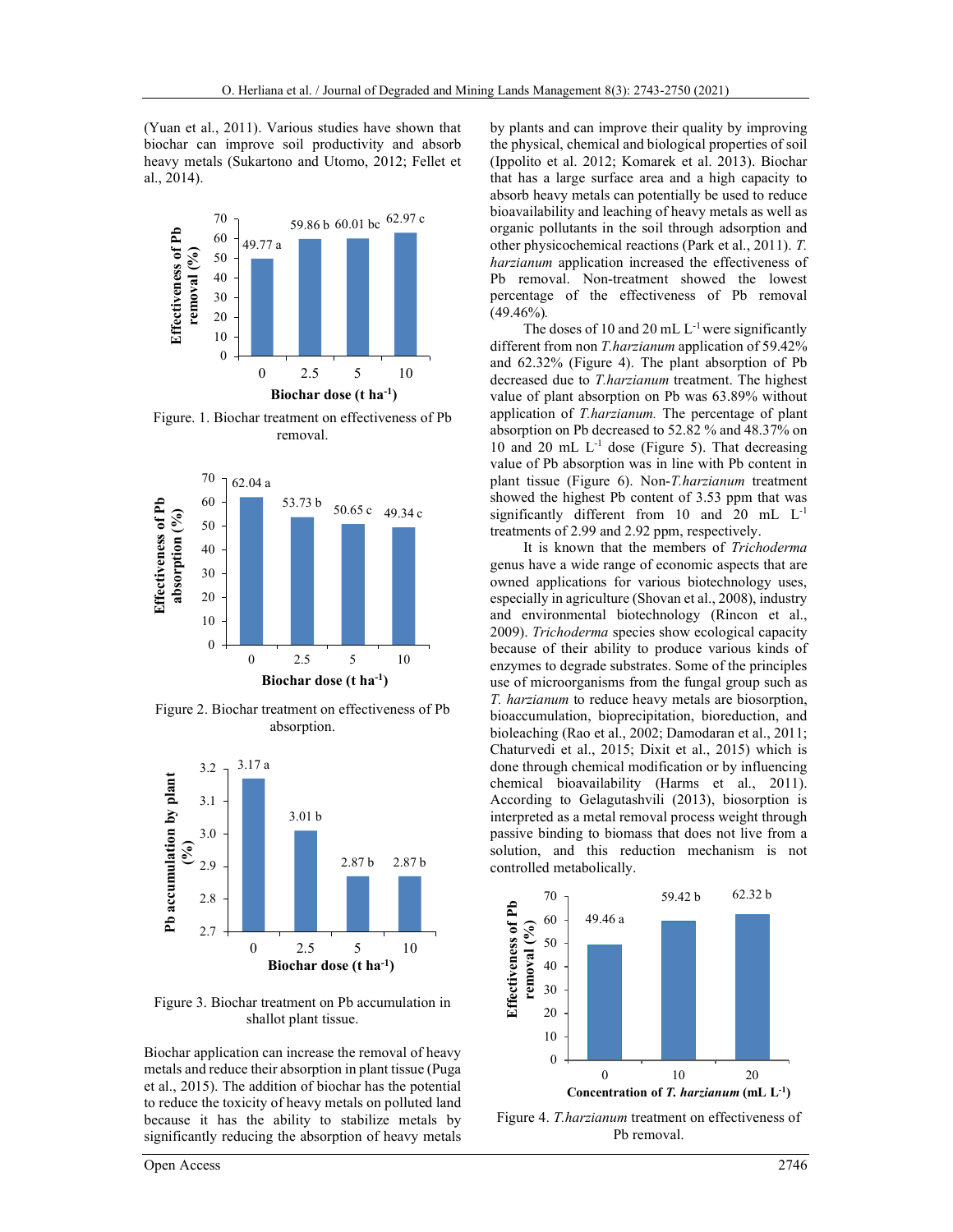

Figure 5. T.harzianum treatment on effectiveness of Pb absorption.



Figure 6. T.harzianum treatment on Pb content in plant tissue.

Table. 1. Effects of biochar and *T.harzianum* treatment on growth and yield of shallot cultivated on leadcontaminated soil.

| Variable                             | PH                            | LA              | NL                 | <b>PFW</b>                   | <b>PDW</b> | $\bf CC$   | <b>NB</b> | <b>BW</b>                   | <b>BD</b> |  |  |  |  |
|--------------------------------------|-------------------------------|-----------------|--------------------|------------------------------|------------|------------|-----------|-----------------------------|-----------|--|--|--|--|
|                                      | (cm)                          | $\text{(cm}^2)$ |                    | $\left( \frac{g}{g} \right)$ | g)         | $mgL^{-1}$ |           | $\left( \mathbf{g} \right)$ | (mm)      |  |  |  |  |
|                                      | Biochar $(t \text{ ha}^{-1})$ |                 |                    |                              |            |            |           |                             |           |  |  |  |  |
| 0                                    | 35.74                         | 52.12           | 27.42              | 35.13                        | 4.640      | 3.410      | 9.28      | 26.75                       | 35.13     |  |  |  |  |
| 2.5                                  | 36.82                         | 54.86           | 28.44              | 35.32                        | 5.206      | 3.778      | 10.15     | 27.80                       | 35.33     |  |  |  |  |
| 5                                    | 37.35                         | 54.20           | 28.81              | 35.19                        | 5.087      | 3.690      | 8.97      | 28.59                       | 35.19     |  |  |  |  |
| 10                                   | 37.02                         | 63.91           | 30.73              | 34.26                        | 4.954      | 3.848      | 9.77      | 26.79                       | 36.23     |  |  |  |  |
| <b>CV</b>                            | 13.29                         | 17.03           | 12.79              | 14.94                        | 21.15      | 12.42      | 19.79     | 15.76                       | 13.62     |  |  |  |  |
| Trichoderma harzianum (mL $L^{-1}$ ) |                               |                 |                    |                              |            |            |           |                             |           |  |  |  |  |
| 0                                    | 36.19                         | 53.84           | 23.88 a            | 34.73                        | 4.75       | 3.699      | 8.53a     | 27.67                       | 34.73     |  |  |  |  |
| 10                                   | 36.84                         | 56.40           | 25.09a             | 34.62                        | 5.05       | 3.648      | $9.27$ ab | 26.63                       | 34.61     |  |  |  |  |
| 20                                   | 37.11                         | 59.32           | 28.90 <sub>b</sub> | 35.56                        | 5.17       | 4.697      | 10.83 b   | 28.15                       | 35.56     |  |  |  |  |
| <b>CV</b>                            | 13.29                         | 17.03           | 12.79              | 14.94                        | 21.15      | 12.42      | 19.79     | 15.76                       | 13.62     |  |  |  |  |

Remarks: PH = plant height, LA = leaf area, NL = number of leaf, PLW = plant fresh weight, PDW = plant dry weight, CC = chlorophyll content, NB = number of bulb, BW = bulb weight, BD = bulb diameter. The average numbers followed by different lowercase letters in the same column show significant different effect based on  $p = 0.05$  level of DMRT.

Bioaccumulation of heavy metals in living organisms is described as a process and pathway for the migration of pollutants from one trophic level to another, including through the food chain so that it can accumulate in tissues to organs of an organism at a certain level (Akan et al., 2012; Alia et al., 2015). Bioprecipitation, in principle, is a chemical reaction against precipitation heavy metals to form precipitates that do not dissolve, and then the precipitate was separated through a sedimentation process or filtration (Fu and Wang, 2011). Bioreduction occurs immediately by involving enzymatic activity, while the mechanism is indirect, involving metabolic products (reductants or oxidants) through a reduction reaction to chemical oxidation (Wani and Ayoola, 2015). In the bioleaching process, heavy metals will undergo processes of solubilization, cation exchange, precipitation, adsorption, complexation, and other reactions (Chen et al. 2005).

#### Growth and yield of shallot

The response of growth and yield of shallots to the application of Trichoderma sp. and biochar in the efforts to remediate lead contamination showed varying results. Heavy metal toxicity causes negative effects on plants. It has been reported that lead stress can cause decreased root growth, damaged cell walls, disruption of cell division (Kopittke et al., 2007; Kumar and Tripathi, 2008; Ghelich et al., 2013). The application of biochar and Trichoderma sp as soil amendment agents is expected to suppress the adverse effects on plant growth. The results of the analysis of variance presented in Table 1 show that the application of biochar at all doses  $(2.5, 5, \text{ and } 10 \text{ t ha}^{-1})$  did not have significant effects on plant height, leaf area, number of leaves, fresh plant weight, dry plant weight, number of tubers, tuber weight and tuber diameter, compared to without biochar application. This shows that plants have several defence mechanisms against heavy metal stress. This defence is demonstrated by not disrupting plant growth, such as root growth, photosynthetic metabolism and others (Rosidah, 2014).

Several previous studies reported various plant defence mechanisms, among others 1) chelating metal peptides such as phytocellin and metallothionein, 2)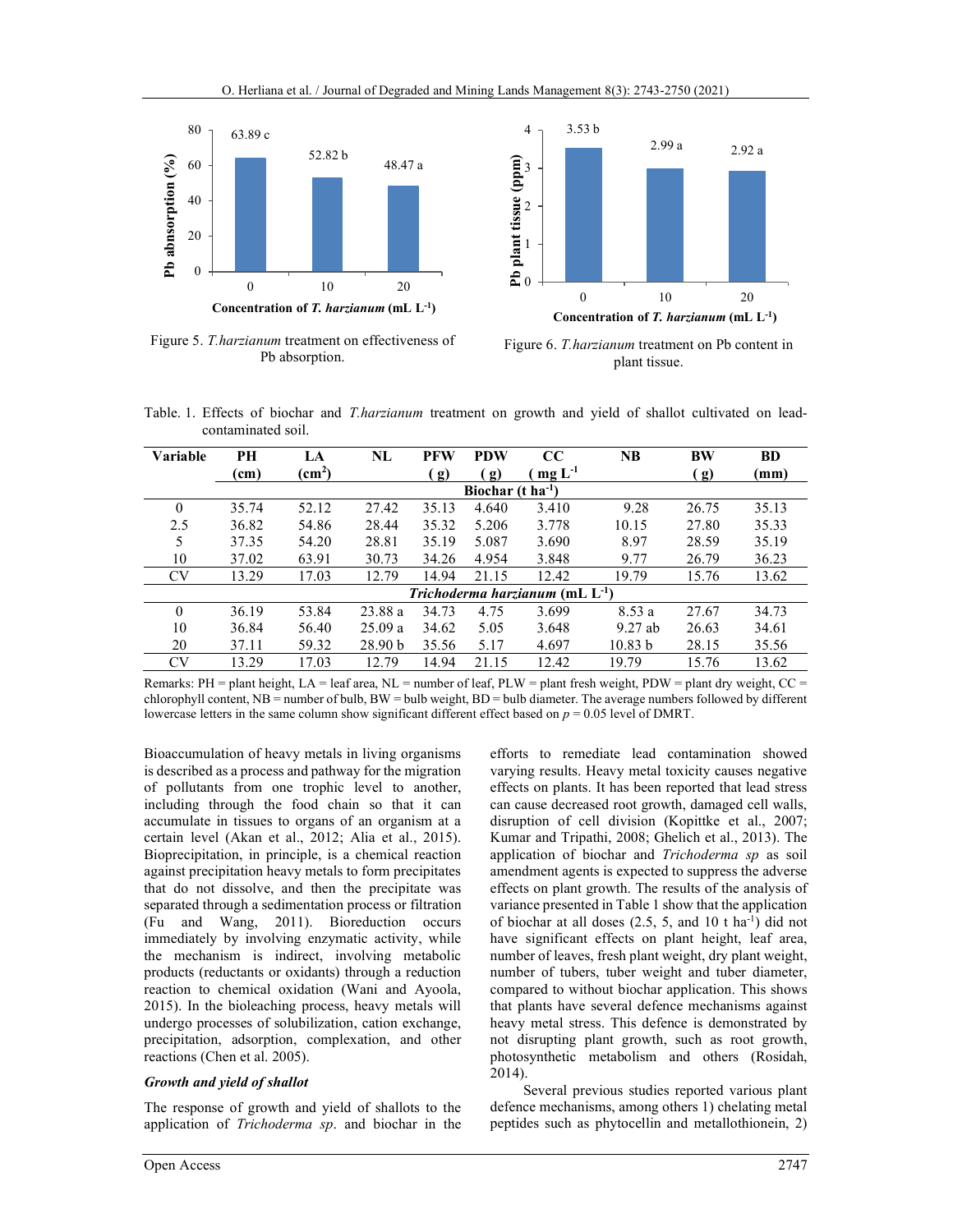immobilization, and 3) compartmentalization of metal ions in vacuoles (Cobbet, 2000). In soil conditions gripped by heavy metals Pb, plants can still grow well because biochar can improve the physical and chemical properties of soil. T. harzianum application had a significant effect on the number of leaves and tubers (Table 1). The addition of 10 and 20 mL T. harzianum  $L^{-1}$  increased the number of leaves, but it was not significantly different between the two treatments a 10 mL dose of T. harzianum yielded 25 leaves, and a 20 mL dose yielded 29 leaves. The number of tubers also experienced a significant difference with the application of T. harzianum; the application of 20 mL L-1 yielded 11 tubers, an increase of 26.96% compared to those without T. harzianum and a dose of  $10$  mL  $L^{-1}$  with 6 and 9 tubers, respectively. Shallot plants cultivated on land with high heavy metal content have the ability to adapt (Cho et., 2009). In sub-optimal soils having poor nutrients or under drought conditions, shallot plants can grow with the addition of T.harzianum (Hadiawati, 2020). Increased growth is due to the ability of Trichoderma sp. in symbiosis with the shallot plant roots to increase early seed growth and subsequent growth (Darsan et al., 2016). T. harzianum is reported to be able to increase plant growth, increase the absorption of active minerals and other nutrients from the soil (Latifah et al., 2011). Santoso et al. (2007) reported that T. harzianum and T. koningii were able to stimulate the growth of tomato and tobacco plants with dry weight increase around 213-275% and 259-318%, respectively. It is assumed that the extract of antagonistic fungi can have a PGPF (Plant Growth Promoting Fungi) mechanism. Trichoderma can protect the plant, increase growth, help nutrient absorption, improve fertilizer use efficiency, and stimulate plant defences against biotic and abiotic damage (Shoresh et al., 2010).

## Conclusion

The application of 5 t biochar  $ha^{-1}$  was able to remove lead with Pb removal effectiveness level of 62.97% and decreased lead uptake in plants by 50.65%. The lead content in shallot was 2.87 ppm. of the application of 10 mL T. harzianum L<sup>-1</sup> could remove Pb by 59.42%, and the application of 20 mL  $T$ . harzianum L<sup>-1</sup> decreased absorption of Pb in plant tissue by 48.73%. However, the application of biochar was not able to improve plant growth, while the application of T. harzianum increased the number of leaves and tubers of shallot.

## Acknowledgements

The authors would like to thank LPPM UNSOED for facilitating this research through the "Riset Peningkatan Kompetensi" program funded from the budget of BLU UNSOED year of 2020.

#### References

- Akan, J.C., Mohmoud, S., Yikala, B.S. and Ogugbuaja, V.O. 2012. Bioaccumulation of some heavy metals in fish samples from river Benue in Vinikilang, Adamawa state, Nigeria. American Journal of Analytical Chemistry 3:727–736, doi:10.4236/ajac.2012.311097.
- Ali, Z., Nawaz, I., Yousaf, S., Naqvi, S.T.A., Mahmood, T., Khan, N. and Iqbal, M. 2019. Wheat straw biochar promotes the growth and reduces the uptake of lead, cadmium and copper in Allium cepa. International Journal of Agriculture and Biology 21: 1173-1180.
- Alia, N., Sardar, K., Said, M., Salma, K., Sadia, A., Sadaf, S., Toqeer, A. and Miklas, S. 2015. Toxicity and bioaccumulation of heavy metals in spinach (Spinacia oleracea) grown in a controlled environment. International Journal of Environmental Research and Public Health 12:7400–7416, doi:10.3390/ijerph120707400.
- Aslam, Z., Khalid, M., Naveed, M. and Shahid, M. 2017. Evaluation of green waste and popular twigs biochar produced at different pyrolysis temperatures for remediation of heavy metals contaminated soil. International Journal of Agriculture and Biology 19: 1427‒1436.
- Bahar, Y.H. 2016. The impact of farmer behaviour in shallot cultivation on changing conditions agroecosystem in Brebes Regency. Jurnal Penyuluhan Pertanian 11(1): 23-36 (in Indonesian).
- Basuki. 2014. Problems identification and shallots farming analyze in the highland during the rainy season in Majalengka District. Jurnal Hortikultura, 24(3):266-275 (in Indonesian).
- Chaturvedi, A.D., Pal, D., Penta, S. and Kumar, A. 2015. Ecotoxic heavy metals transformation by bacteria and fungi in aquatic ecosystem. World Journal of Microbiology and Biotechnology 31:1595–1603, doi:10.1007/s11274–015–1911–5.
- Chen, Y., Hua, Y., Zhang, S. and Tian, G. 2005. Transformation of heavy metal forms during sewage sludge bioleaching. Journal of Hazardous Materials 123:196–202, doi:10.1016/j.jhazmat.2005.03.047.
- Cho, Y., Bolick, J.A. and Butcher, D.J. 2009. Phytoremediation of lead with green onions (Allium fistulosum) and uptake of arsenic compounds by moonlight ferns (Pteris cretica cv Mayii). Microchemical Journal 91(1): 6-8, doi: 10.1016/j.microc.2008.05.008.
- Cobbet, C.S. 2000. Phytochelatins and their roles in heavy metal detoxification. Plant Physiology 123: 825–832.
- Damodaran, D., Suresh, G. and Mohan, R.B. 2011. Bioremediation of soil by removing heavy metals using Saccharomyces cerevisiae. 2nd International Conference on Environmental Science and Technology, IPCBEE vol.6 (2011), IACSIT Press, Singapore.
- Darsan, S., Sulistiyaningsih, E. and Wibowo, A. 2016. Various shallot seed treatments with Trichoderma to increase growth and yield on sandy coastal. Jurnal Ilmu Pertanian (Agricultural Science)1(3) : 94-99.
- Dixit, R., Wasiullah, Malaviya, D., Pandiyan, K., Singh, U.B., Sahu, A., Shukla, R., Singh, B.P., Rai, J.P., Sharma, P.K., Lade, H. and Paul, D. 2015. Bioremediation of heavy metals from soil and aquatic environment: An overview of principles and criteria of fundamental processes. Sustainability 7: 2189–2212.
- Fellet, G., Marmiroli, M. and Marchiol, L. 2014. Elements uptake by metal accumulator species grown on mine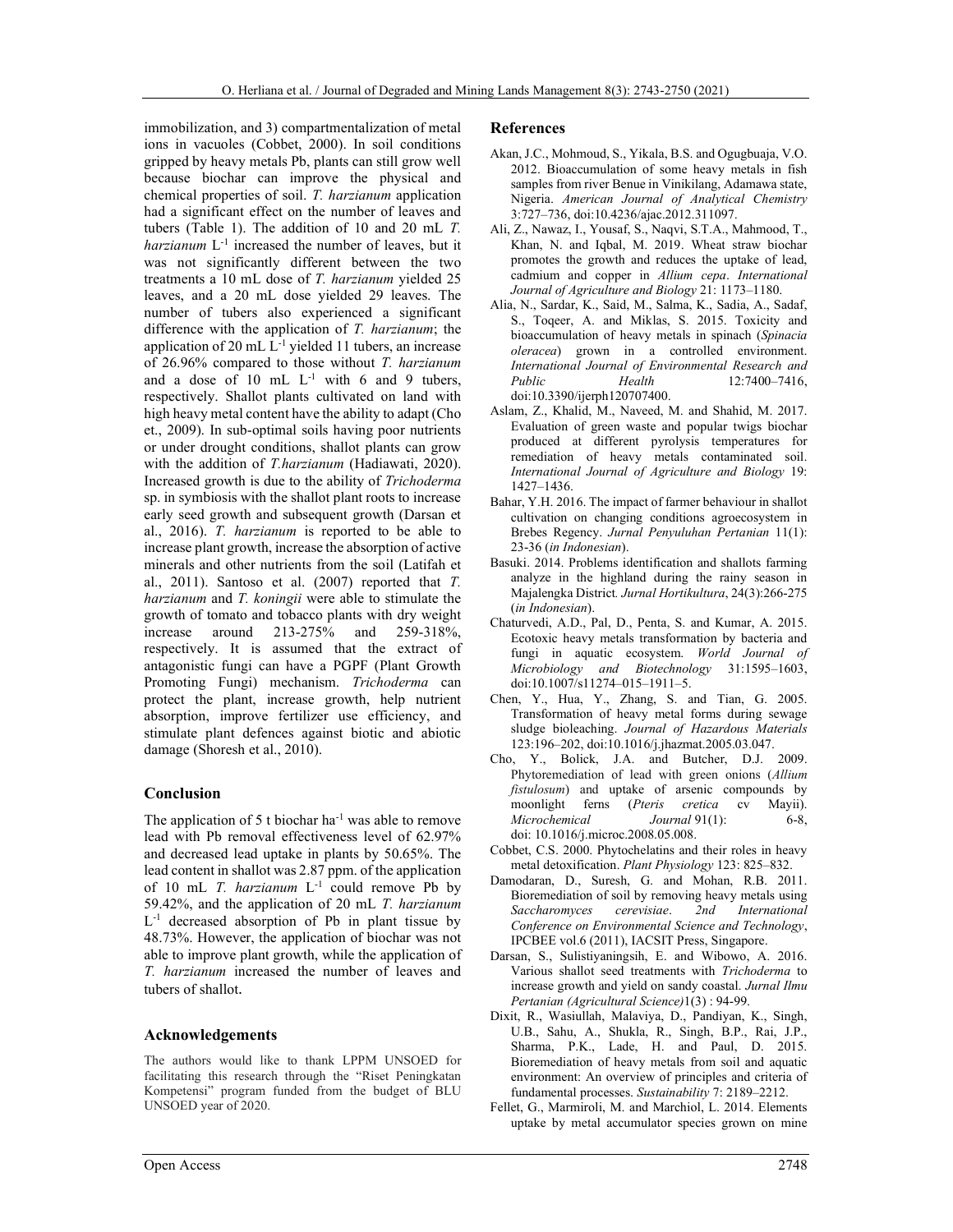tailings amended with three types of biochar. Science of the Total Environment 468–469: 598–608

- Flora, S.J.S., Flora, G., Saxena, G. and Mishra, M. 2007. Arsenic and lead induced free radical generation and their reversibility following chelation. Cellular and Molecular Biology 53: 26-47.
- Fu, F. and Wang, Q. 2011. Removal of heavy metal ions from wastewaters: A review. Journal of Environmental Management 92: 407–418.
- Gelagutashvili, E. 2013. Comparative study on heavy metals biosorption by different types of bacteria. Open Journal of Metal 3: 62–67, doi:10.4236/ojmetal.2013.32A1008.
- Ghelich, S., Zarinkamar, and Fatemeh. 2013. Histological and ultrastructure changes in Medicago sativa in response to lead stress. Journal of Pharmacognosy and Phytochemistry 2: 20-29.
- Hadiawati, L., Suriadi, A., Sugianti, T. and Zulhaedar, F. 2020. Application of Trichoderma-enriched compost on shallot productivity and storability in East Lombok, West Nusa Tenggara. Jurnal Hortikultura (1): 57-64 (in Indonesian).
- Hardiani, H. 2008. Clean up contaminated soil of hazardous waste from the deinking process in the paper industry by phytoremediation. Jurnal Riset Industri 2(2): 64-75 (in Indonesian).
- Harms, H., Schlosser, D. and Wick, L.Y. 2011. Untapped potential: Exploiting fungi in bioremediation of hazardous chemicals. Nature Reviews Microbiology 9:177–192, doi:10.1038/nrmicro2519.
- Hartini. 2011. Plumbum (Pb) levels in shallot bulbs in Kersana District, Brebes. Jurnal Visikes 10(1): 69-75 (in Indonesian).
- Haryati, U. and Erfandi, D. 2019. Improvement of soil properties and yield of shallot (Allium cepa) using mulch and soil amendments. Jurnal Hortikultura 10(3): 200- 2013 (in Indonesian).
- Herliana, O., Soesanto, L. and Mawadah, E. 2018. Phytobioremediation of cadmium contaminated soil using combination of Ipomoea reptans Poir and Trichoderma sp. and its effect on spinach growth and yield. Journal of Degraded and Mining Lands Management 6(1): 1519-1526, doi:10.15243/jdmlm. 2016.061.1519.
- Hidayat, B. 2015. Remediation of heavy metal contaminated soil using biochar. Jurnal Pertanian Tropik 2(1):31-41 (in Indonesian).
- Hussain, M., Farooq, M., Nawaz, A., Al-Sadi, A.M., Solaiman, Z.M., Alghamdi, S.S., Ammara, U., Ok, Y.S. and Siddique, K.H.M. 2017. Biochar for crop production: potential benefits and risks. Journal of Soils and Sediments 17: 685–716
- Ippolito, J.A., Laird, D.A. and Busscher, W.J. 2012.Environmental benefits of biochar. Journal of Environmental Quality 41: 967–972
- Karyadi, K., Syarifudin, S. and Soterisnanto, D. 2012. Accumulation of heavy metal lead (Pb) as pesticide residue in agricultural land (case study on shallot agricultural land in Gemuh District, Kendal Regency). Jurnal Ilmu Lingkungan 9(1): 1-9 (in Indonesian).
- Komárek, M., Vaněk, A. and Ettler, V. 2013. Chemical stabilization of metals and arsenic in contaminated soils using oxides: a review. Environmental Pollution 172: 9- $22.2$
- Kopittke, P., Asher, C.J., Kopittke. R.A. and Menzies, N.W. 2007. Toxic effects of  $Pb^{2+}$  on growth of cowpea (*Vigna* unguiculata). Environmental Pollution 150: 280-287.
- Kumar, G. and Tripathi, R. 2008. Lead-induced cytotoxicity and mutagenicity in grass pea. Turkish Journal of Biology 32: 73-78.
- Kurniawan, A. and Nuraeni, E. 2016. Heavy metal mycoremediation: a review. Jurnal Bioteknologi dan Biosains Indonesia 3(1): 36-45 (in Indonesian)
- Latifah, A., Kustantinah, and Soesanto, L. 2011. Utilization of several isolates (Trichoderma harzianum) as biological control agents for fusarium wilt disease in shallots in planta. Jurnal Eugenia 17(2): 86-95 (in Indonesian).
- Mohsenzadeh, F. and Shahrokhi, F. 2014. Biological removing of cadmium from contaminated media by fungal biomass of Trichoderma species. Journal of Environmental Health Science & Engineering 12:102.
- Murtaza, G., Ghafoor, A., Qadir, M., Owens, G., Aziz, M.A., Zia, M.H. and Saifullah, 2010. Disposal and use of sewage on agricultural lands in Pakistan: A Review. Pedosphere 20: 23‒34.
- Nurhasanah, Andrini, F. and Hamidy,Y. 2015. Antifungal activity of red onion (Allium ascalonicum L.) juice against Candida albicans in vitro. Jurnal Ilmu Kedokteran 9 (2): 71-77 (in Indonesian).
- Nurhidayati and Mariati. 2014. Utilization of maize cob biochar and rice husk charcoal as soil amendments for improving acid soil fertility and productivity. Journal of Degraded and Mining Lands Management 2(1): 223- 230, doi: 10.15243/jdmlm.2014.021.223.
- Nurhidayati, S., Majid, A. and Mihardjo, P.A. 2015. Utilization of liquid bio fungicide with Trichoderma sp. active compound to control anthracnose disease (Colletotrichum sp.) in chilli on the field. Berkala Ilmiah Pertanian 1(1): 19-27 (in Indonesian).
- Ogunlade, M.O. and Agbeniyi, S.O. 2011. Impact of pesticides use on heavy metal pollution in cacao soil of Cross- River, Nigeria. African Journal of Agriculture Research 6(16): 3725 - 3728.
- Park, J.H., Girish, K.C., Nanthi, S.B., Jae, W.C. and Thammared, C. 2011. Biochar reduces the bioavailability and phytotoxicity of heavy metals. Plant and Soil 348: 439 - 451, doi 10.1007/s11104- 011-0948 y.
- Paz-Ferreiro, J., Lu, H., Fu, S., Méndez, A. and Gascó, G. 2014. Use of phytoremediation and biochar to remediate heavy metal polluted soils: a review. Solid Earth 5: 65– 75.
- Prayudi, M., Zubair, A. and Maricar, I. 2015. Phytoremediation of soil contaminated Cr metal with vetiver plant on composted soil media. Repository of UNHAS, http://repository.unhas.ac.id /bitstream/handle/123456789/18791/.
- Priandoko, E.A., Parwanayoni, N.M.S. and Sundra, I.K. 2012. Heavy metal content (Pb and Cd) in green mustard (Brassica rapa) and carrot (Daucus carrotafora) distributing in Denpasar City market. Jurnal Simbiosis 1(1): 9-20 (in Indonesian).
- Puga, A.P., Abreu, C.A., Melo, L.C.A. and Beesley, L. 2015. Biochar application to a contaminated soil reduces the availability and plant uptake of zinc, lead and cadmium. Journal of Environmental Management 159: 86-93.
- Rahayu, Mujiyo and Arini, R.U. 2018. Land suitability evaluation of shallot (Allium ascalonicum L.) at production centres in Losari District, Brebes. Journal of Degraded and Mining Lands Management 6(1): 1505- 1511, doi:10.15243/jdmlm. 2018.061.1505.